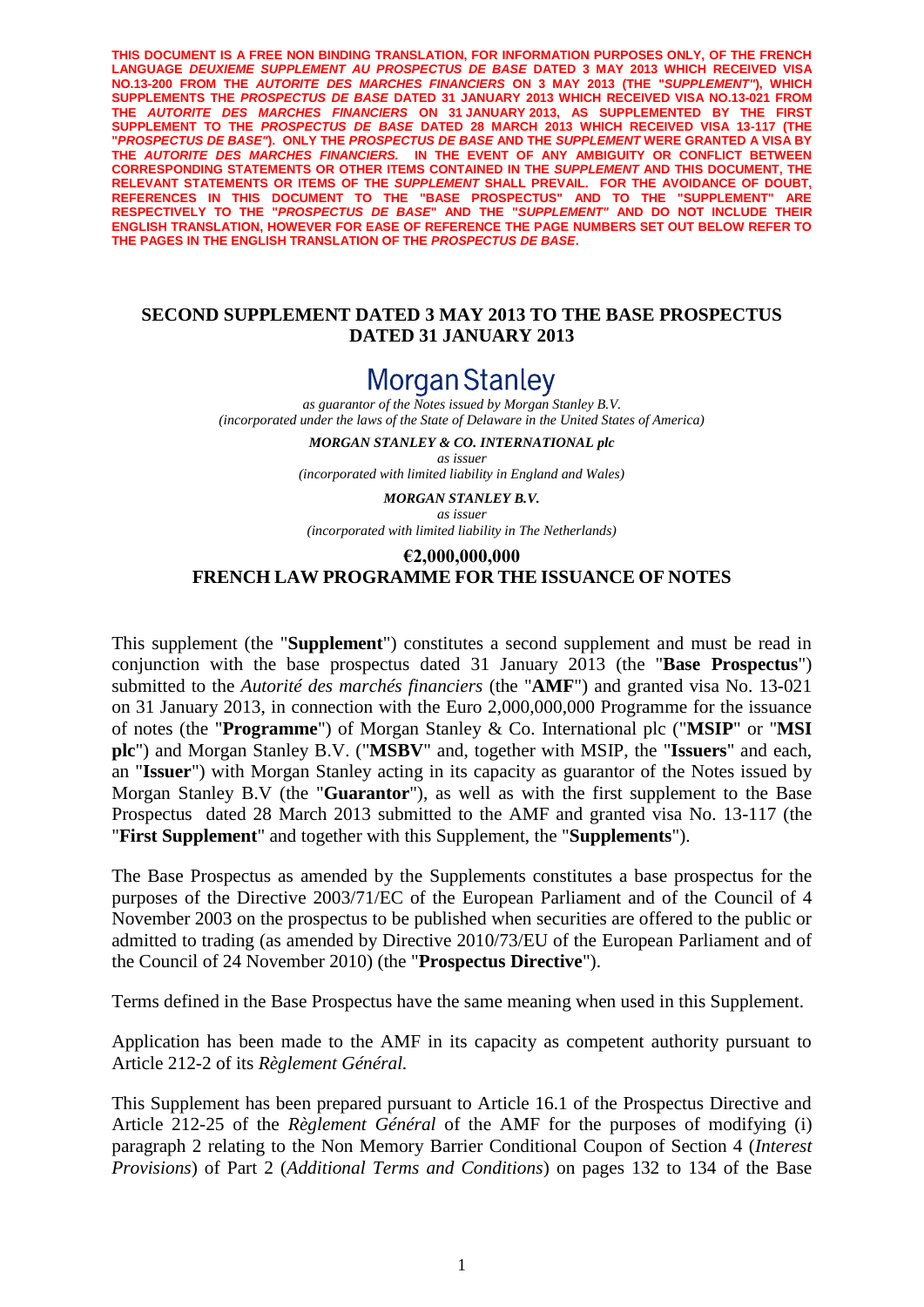Prospectus, (ii) item 18 (A) II of the pro-forma Final Terms relating to the Non Memory Barrier Conditional Coupon on pages 172 to 176 of the Base Prospectus and (iii) the paragraph entitled "["Non Memory Barrier Conditional Coupon]" in Element C.9 (*Interest Redemption and Representation*) of the Issue-Specific Summary on pages 295 and 296 of the Base Prospectus.

A copy of this Supplement shall be available on the websites (i) of the AMF [\(www.amf](http://spr1.intranet.cliffordchance.com/sites/36-40545950/Documents/www.amf-france.org)[france.org\)](http://spr1.intranet.cliffordchance.com/sites/36-40545950/Documents/www.amf-france.org) and (ii) the Issuers [\(www.morganstanleyiq.eu\)](http://spr1.intranet.cliffordchance.com/sites/FR-3000-NEW/Documents/www.morganstanleyiq.eu) and copies will be available in physical or electronic form, during usual business hours on any weekday, for inspection at the principal executive offices of Morgan Stanley, the registered offices of MSIP and MSBV and at the specified offices of the Paying Agents.

In accordance with Article 16.2 of the Prospectus Directive and Article 212-25 II of the *Règlement Général* of the AMF, in the context of an offer of Notes to the public, investors who have agreed to purchase or subscribe for Notes before this Supplement is published have the right, no later than 7 May 2013, to withdraw their acceptance.

Save as disclosed in this Supplement, no new fact, mistake or inaccuracy has occurred or has been observed which is capable of affecting the assessment of the Notes since the publication of the Base Prospectus.

To the extent that there is any inconsistency between any statement in this Supplement and any statement in or incorporated by reference into the Base Prospectus, the statements of this Supplement shall prevail.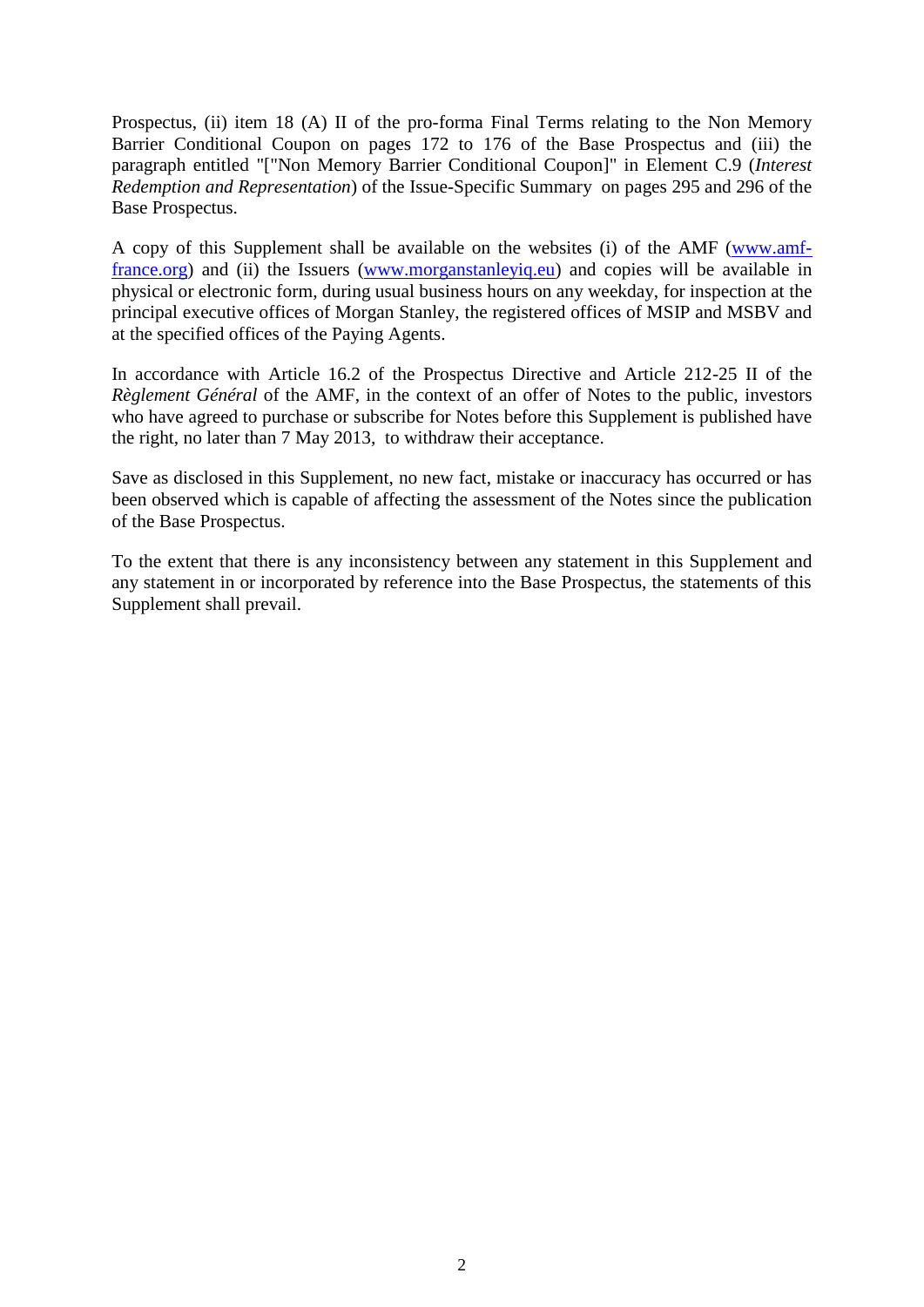## **TABLE OF CONTENTS**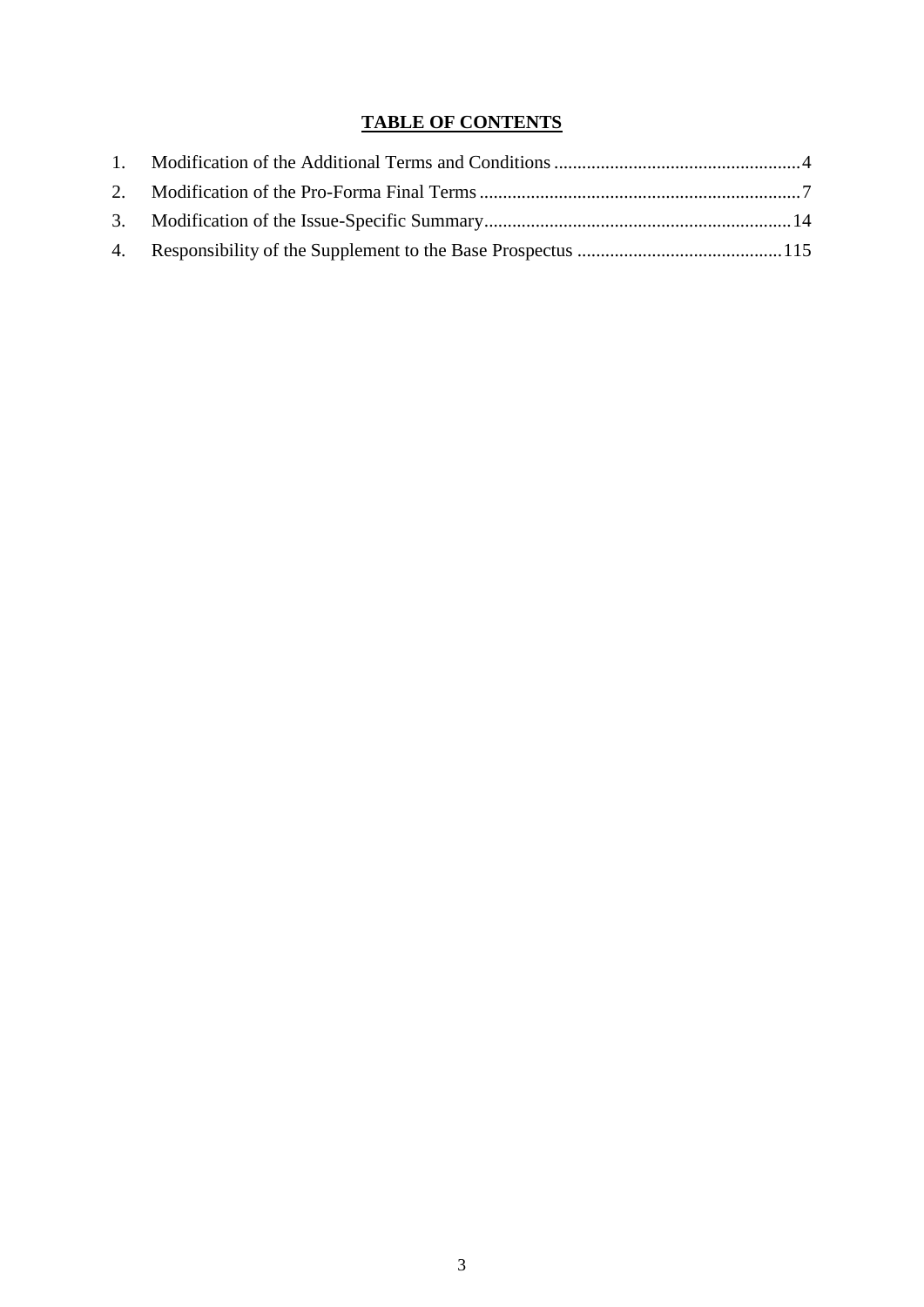#### 1. **MODIFICATION OF THE ADDITIONAL TERMS AND CONDITIONS**

Paragraph 2 relating to the Non Memory Barrier Conditional Coupon of Section 4 (Interest Provisions) of Part 2 (Additional Terms and Conditions) as set out below replaces the paragraph set out on pages 132 to 134 of the Base Prospectus.

## **"2. Non Memory Barrier Conditional Coupon**

*If "Non Memory Barrier Conditional Coupon" is applicable as specified in the applicable Final Terms, the Issuer will pay an amount of interest in respect of the Notes on each Interest Payment Date, in each case conditional on the performance of the Relevant Underlying as of the relevant Interest Determination Date being (i) greater than, (ii) greater than or equal to, (iii) less than or (iv) less than or equal to, as specified in the applicable Final Terms, a specified barrier value. If such condition is not satisfied, no such interest will be payable.* 

*If, "Additional Non Memory Barrier Conditional Coupon" is also applicable as specified in the applicable Final Terms, the Issuer will also pay an amount of interest in respect of the Notes on each Interest Payment Date immediately following an Additional Interest Determination Date, in each case conditional on the performance of the Relevant Underlying as of the relevant Additional Interest Determination Date being (i) greater than, (ii) greater than or equal to, (iii) less than or (iv) less than or equal to, as specified in the applicable Final Terms, a specified barrier value. If such condition is not satisfied, no such interest will be payable.*

If "Non Memory Barrier Conditional Coupon" is applicable as specified in the applicable Final Terms, and if the Relevant Underlying Performance as of any Interest Determination Date is (i) greater than, (ii) greater than or equal to, (iii) less than or (iv) less than or equal to, as specified in the applicable Final Terms, the Coupon Barrier Value for such Interest Determination Date, the Issuer will on the immediately following Interest Payment Date pay interest on the Notes in an amount per Calculation Amount (the "**Coupon Amount**") determined by the Determination Agent in accordance with the following formula:

#### *Coupon Amount = Coupon Rate × Calculation Amount*

where:

"**Relevant Underlying Performance**" means the value determined by the Determination Agent in accordance with the such provisions of Section 3 (*Performance Determination Terms*) as are specified as being applicable in the applicable Final Terms, and where the Coupon Barrier Value is expressed in the Final Terms as a percentage of the Initial Reference Value, the Determination Agent shall, for the purposes of comparing the Relevant Underlying Performance and the Coupon Barrier Value, determine Relevant Underlying Performance by multiplying the value determined in accordance with such provisions of Section 3 (*Performance Determination Terms*) and the Initial Reference Value;

"**Interest Determination Dates**" means the dates specified as such in the applicable Final Terms;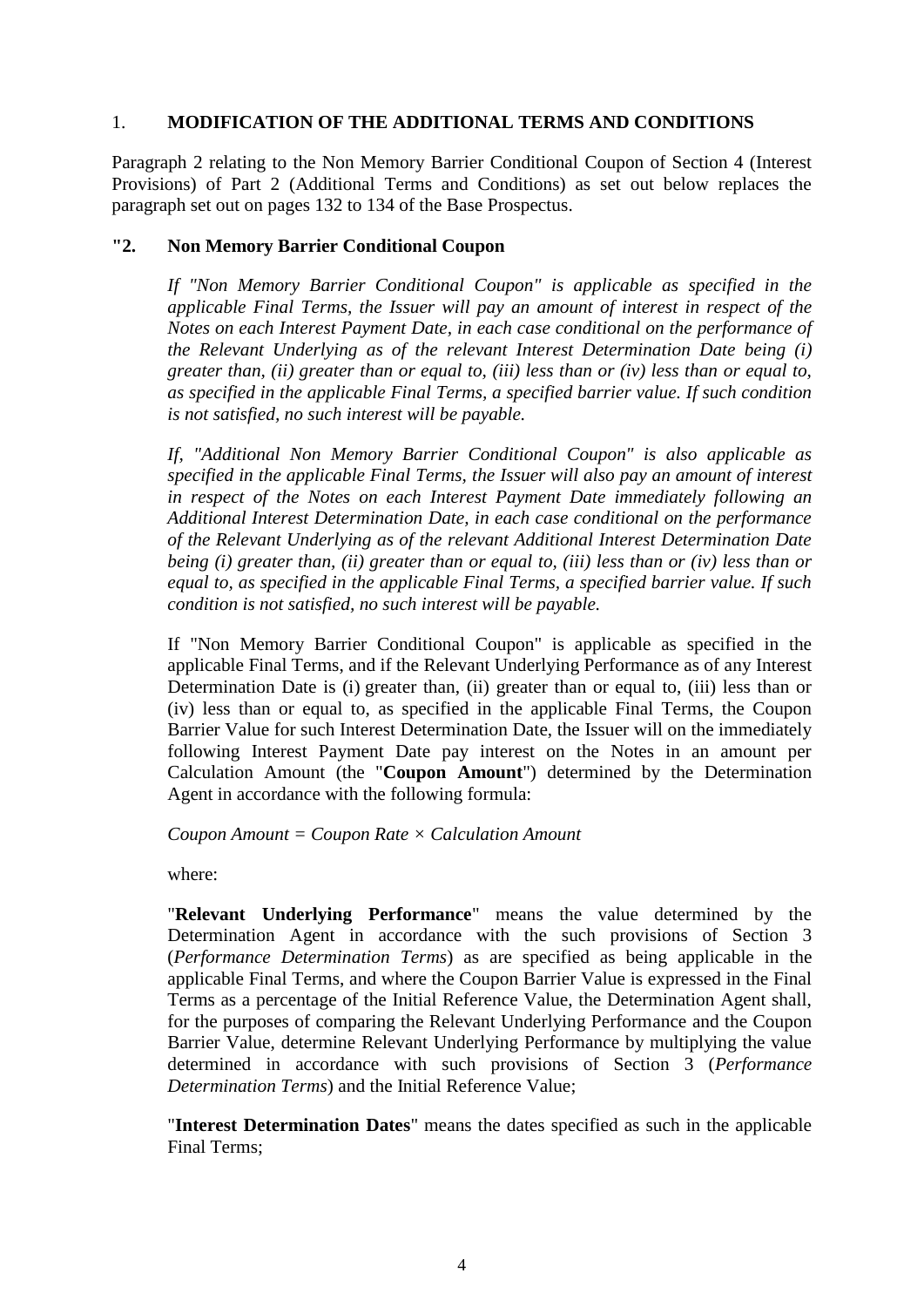"**Coupon Barrier Value**" means, for each Interest Determination Date, the value specified as such in the applicable Final Terms (expressed as a single value or as a specified percentage of the Initial Reference Value);

"**Initial Reference Value**" means, as specified in the applicable Final Terms, either the value specified as such in the applicable Final Terms or the Relevant Underlying Value as of the Strike Date as determined by the Determination Agent in accordance with the such provisions of Section 2 (*Value Determination Terms*) as are specified as being applicable in the applicable Final Terms; and

"**Coupon Rate**" means, for each Interest Determination Date, either the fixed rate expressed as a percentage specified as such in the applicable Final Terms or the rate, expressed as a percentage, calculated by applying the following formula:

Coupon Rate = Max [Minimum Rate; Intermediary Reference Value/ Initial Reference Value – 100%]

where:

"**Minimum Rate**" means a rate expressed as a percentage as specified in the applicable Final Terms;

"**Intermediary Reference Value**" means, as specified in the applicable Final Terms, either the value specified as such in the applicable Final Terms or the Relevant Underlying Value at the Strike Date as determined by the Determination Agent in accordance with Section 2 (*Value Determination Terms*) as specified as being applicable in the applicable Final Terms;

"**Intermediary Reference Value Observation Dates**" means the determination dates of the intermediary reference value as specified in the applicable Final Terms.

Save for any amount payable in accordance with the following provision of this Paragraph 2, if applicable, no interest will otherwise be payable on the Notes on an Interest Payment Date.

If "**Additional Non Memory Barrier Conditional Coupon**" is also applicable as specified in the applicable Final Terms, and if the Relevant Underlying Performance as of any Additional Interest Determination Date is (i) greater than, (ii) greater than or equal to, (iii) less than or (iv) less than or equal to, as specified in the applicable Final Terms, the Additional Coupon Barrier Value for such Additional Interest Determination Date, the Issuer will on the immediately following Interest Payment Date pay interest on the Notes (in addition to any interest payable in accordance with the foregoing provision of this Paragraph 2) in an amount per Calculation Amount (the "**Additional Coupon Amount**") determined by the Determination Agent in accordance with the following formula:

*Additional Coupon Amount = Additional Coupon Rate × Calculation Amount*

where:

"**Additional Interest Determination Dates**" means the dates specified as such in the applicable Final Terms. Where the context so requires, references to "Interest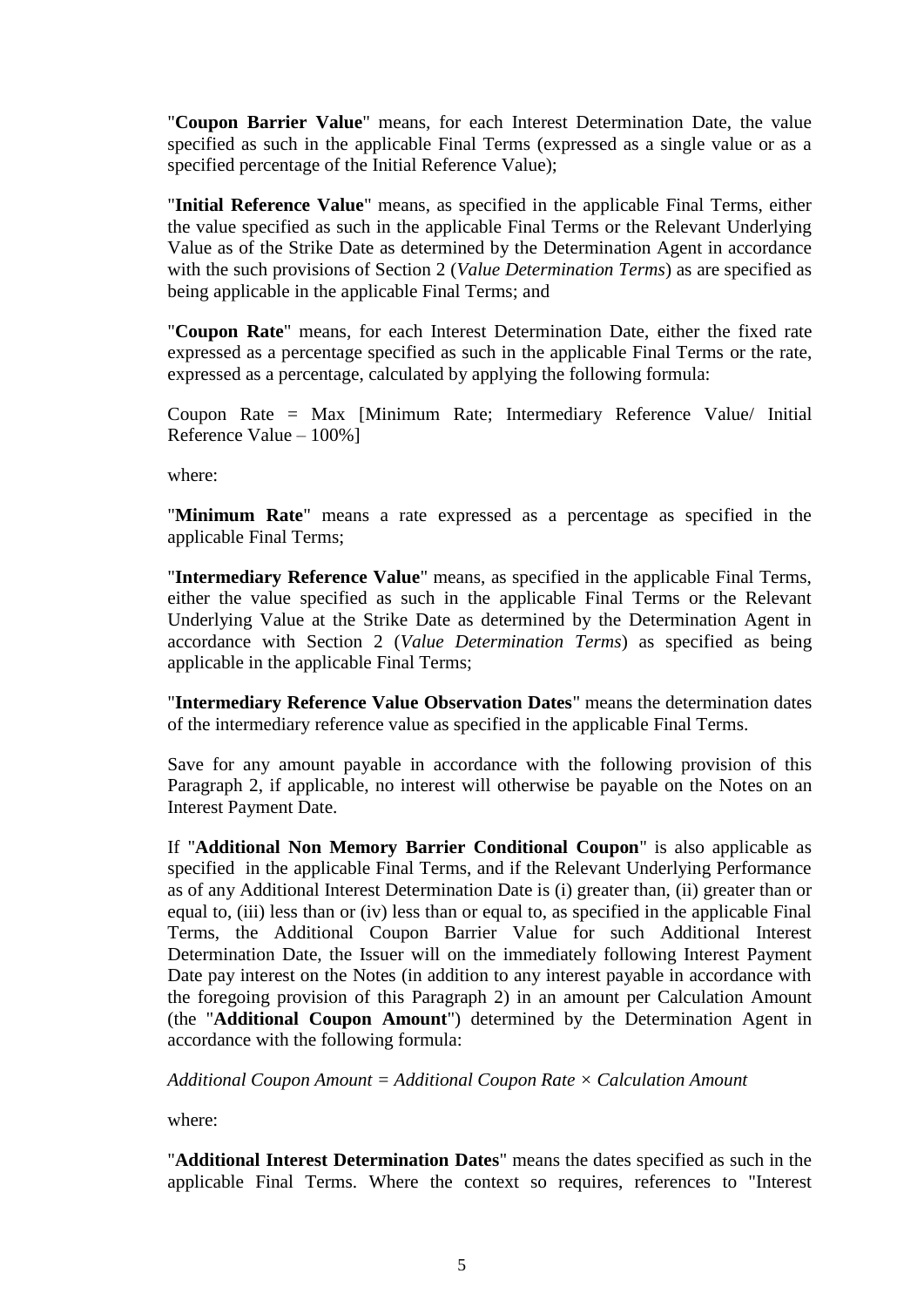Determination Date" in Part 1 (*General Terms and Conditions*) of these Conditions shall be interpreted to include references to the Additional Interest Determination Dates:

"**Additional Coupon Barrier Value**" means, for each Additional Interest Determination Date, the value specified as such in the applicable Final Terms (expressed as a single value or as a specified percentage of the Initial Reference Value); and

"**Additional Coupon Rate**" means, for each Additional Interest Determination Date, the rate expressed as a percentage specified as such in the applicable Final Terms.

Save for any amount payable pursuant to any of the foregoing provisions, no interest will otherwise be payable on the Notes on an Interest Payment Date.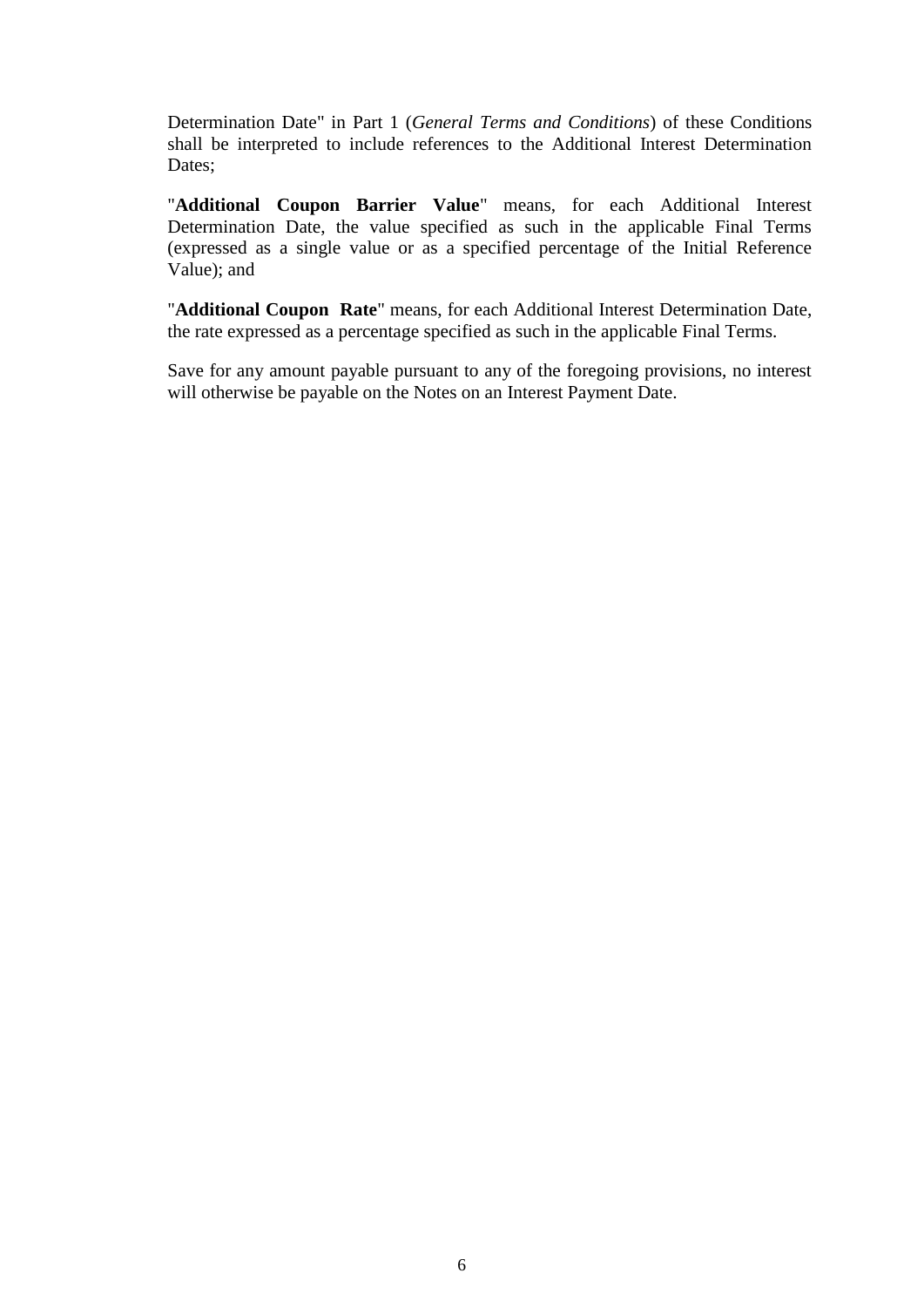## **2. MODIFICATION OF THE PRO-FORMA FINAL TERMS**

Item 18 (A) II of the pro-forma Final Terms relating to the Non Memory Barrier Conditional Coupon as set out below replaces the paragraph set out on pages 172 to 176 of the Base Prospectus.

| "П | <b>Non Memory Barrier Conditional</b><br>Coupon: | [Applicable/Not Applicable]                                                                      |  |  |
|----|--------------------------------------------------|--------------------------------------------------------------------------------------------------|--|--|
|    |                                                  | (If not applicable, delete the<br>$\cdots$ $\cdots$ $\cdots$ $\cdots$ $\cdots$ $\cdots$ $\cdots$ |  |  |

(i) Coupon Amount is payable if Relevant Underlying Performance as of the relevant Interest Determination Date is:

*remaining sub-paragraphs of this paragraph)*

[greater than] / [greater than or equal to] / [less than]/ [less than or equal to] the relevant Coupon Barrier Value

(*Delete as appropriate*)

(ii) Coupon Rate: [•] per cent. or Max [Minimum Rate; Intermediary Reference Value/ Initial Reference Value – 100 per cent.]

*[OR]*

| <b>Interest</b><br><b>Determination</b><br><b>Date</b>                            | <b>Coupon Rate</b>                                                                                                                                                         |
|-----------------------------------------------------------------------------------|----------------------------------------------------------------------------------------------------------------------------------------------------------------------------|
| In respect of<br>Interest<br>the<br>Determination<br>Date falling on<br>[date]    | $\lbrack \bullet \rbrack$ per cent.<br>Max<br><sub>or</sub><br>[Minimum<br>Rate;<br>Intermediary<br>Reference<br>Value/ Initial<br>Reference<br>Value $-100$<br>per cent.] |
| []                                                                                | $[\dots]$                                                                                                                                                                  |
| In<br>respect of<br>the<br>Interest<br>Determination<br>Date falling on<br>[date] | $\lceil \cdot \rceil$ per cent.<br>Max<br>or<br>[Minimum<br>Rate;<br>Intermediary<br>Reference<br>Value/ Initial                                                           |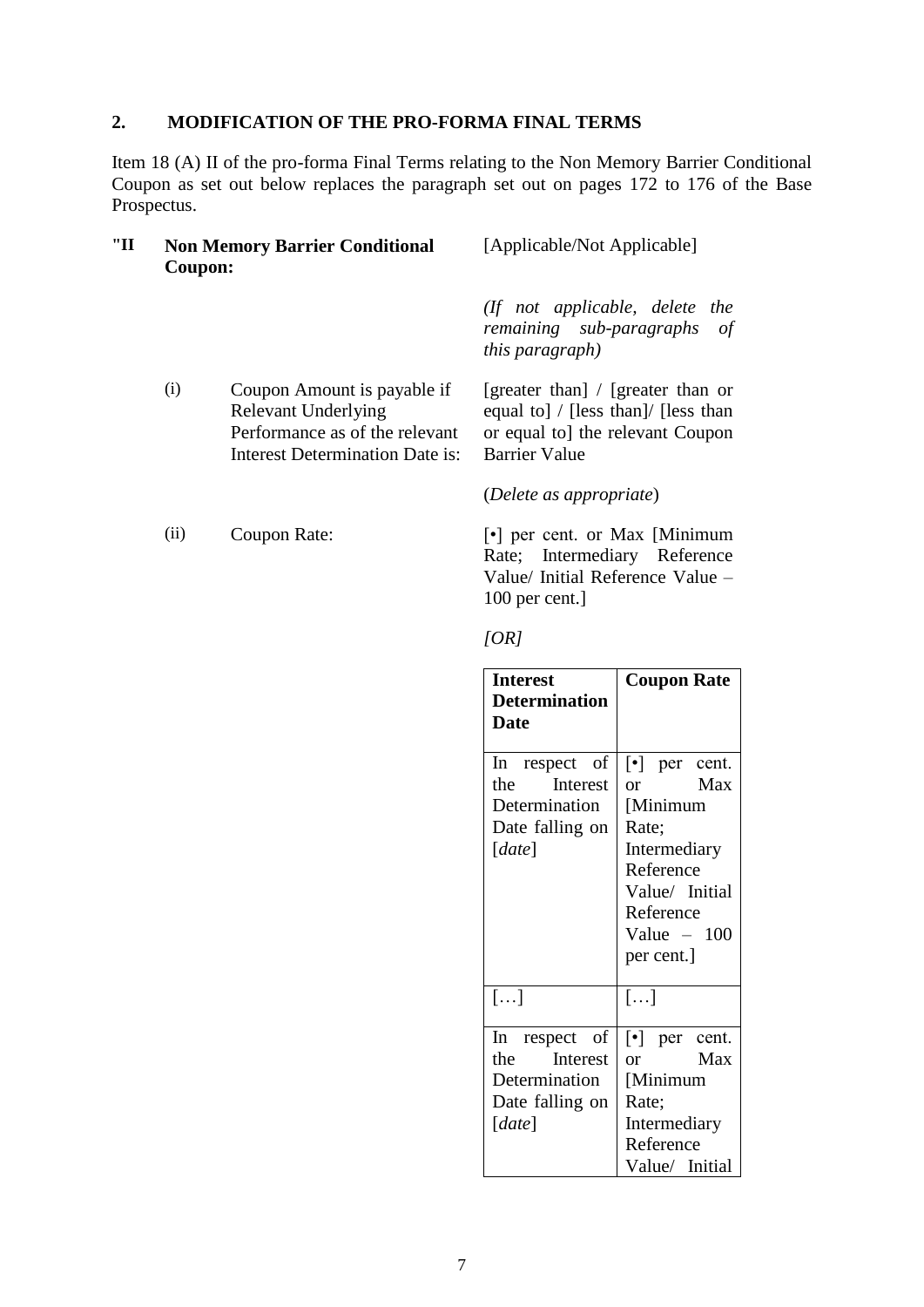| Reference    |
|--------------|
| Value $-100$ |
| per cent.]   |
|              |

(iii) Intermediary Reference Value Observation Dates: [Applicable/Not Applicable] **Interest Determination Date Intermediary Reference Value Observation Dates** In respect of the Interest Determination Date falling on [*date*] **Insert** relevant dates  $\lceil$ ...]  $\lceil$ ...] In respect of the Interest **Determination** Date falling on [*date*] Insert relevant dates (iv) Minimum Rate:  $[[\cdot]]$  per cent.  $]/[[\cdot]]$  per cent. in respect of the Interest Determination Date falling on [*date*]] [and] [[•] per cent. in respect of the Interest Determination Date falling on [*date*]] (v) Intermediary Reference Value: [Not Applicable] / [Closing Value] / [Average Value] / [Min Value] / [Max Value] / [Floored Min Value] / [Capped Max Value] / [Individually Floored Average Value] / [Individually Capped Average Value] / [Globally Floored Average Value] / [Globally Capped Average Value] (vi) Coupon Amount: Coupon Rate × Calculation Amount (vii) Coupon Barrier Value: [[•] / [•] per cent. of Initial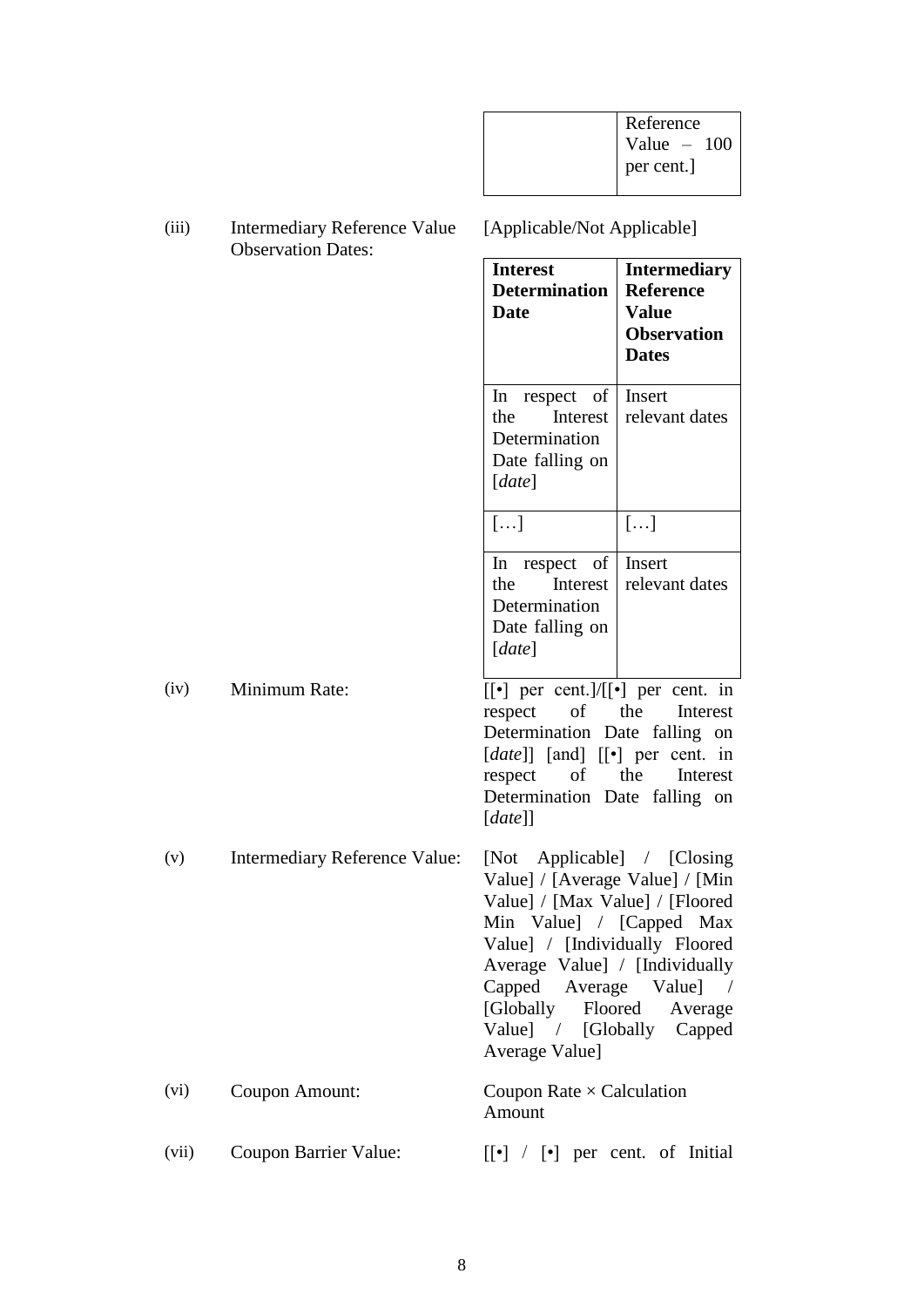Reference Value]

#### *[OR]*

| <b>Interest</b><br><b>Determination</b><br>Date                                       | Coupon<br><b>Barrier</b><br>Value |
|---------------------------------------------------------------------------------------|-----------------------------------|
| In respect of<br><b>Interest</b><br>the<br>Determination<br>Date falling on<br>[date] | $\lceil \cdot \rceil$ per cent.   |
| $\left[\ldots\right]$                                                                 | $[\ldots]$                        |
| In respect of<br>the<br><b>Interest</b><br>Determination<br>Date falling on<br>[date] | $\lceil \cdot \rceil$ per cent.   |

- (viii) Interest Determination Date Date(s):
- (ix) Additional Non Memory Barrier Conditional Coupon

[*date*][, [*date*], …. and [*date*]]

[Applicable] / [Not Applicable]

*(If not applicable, delete the remaining sub-paragraphs of this paragraph)*

 Additional Coupon Amount is payable if Relevant Underlying Performance as of the relevant Additional Interest Determination Date is:

[greater than] / [greater than or equal to] / [less than] / [less than or equal to] the relevant Additional Coupon Barrier Value

(*Delete as appropriate*)

• Additional Coupon Rate:  $[\cdot]$  per cent.

*[OR]*

| <b>Additional</b>    | <b>Additional</b>  |
|----------------------|--------------------|
| <b>Interest</b>      | <b>Coupon Rate</b> |
| <b>Determination</b> |                    |
| <b>Date</b>          |                    |
|                      |                    |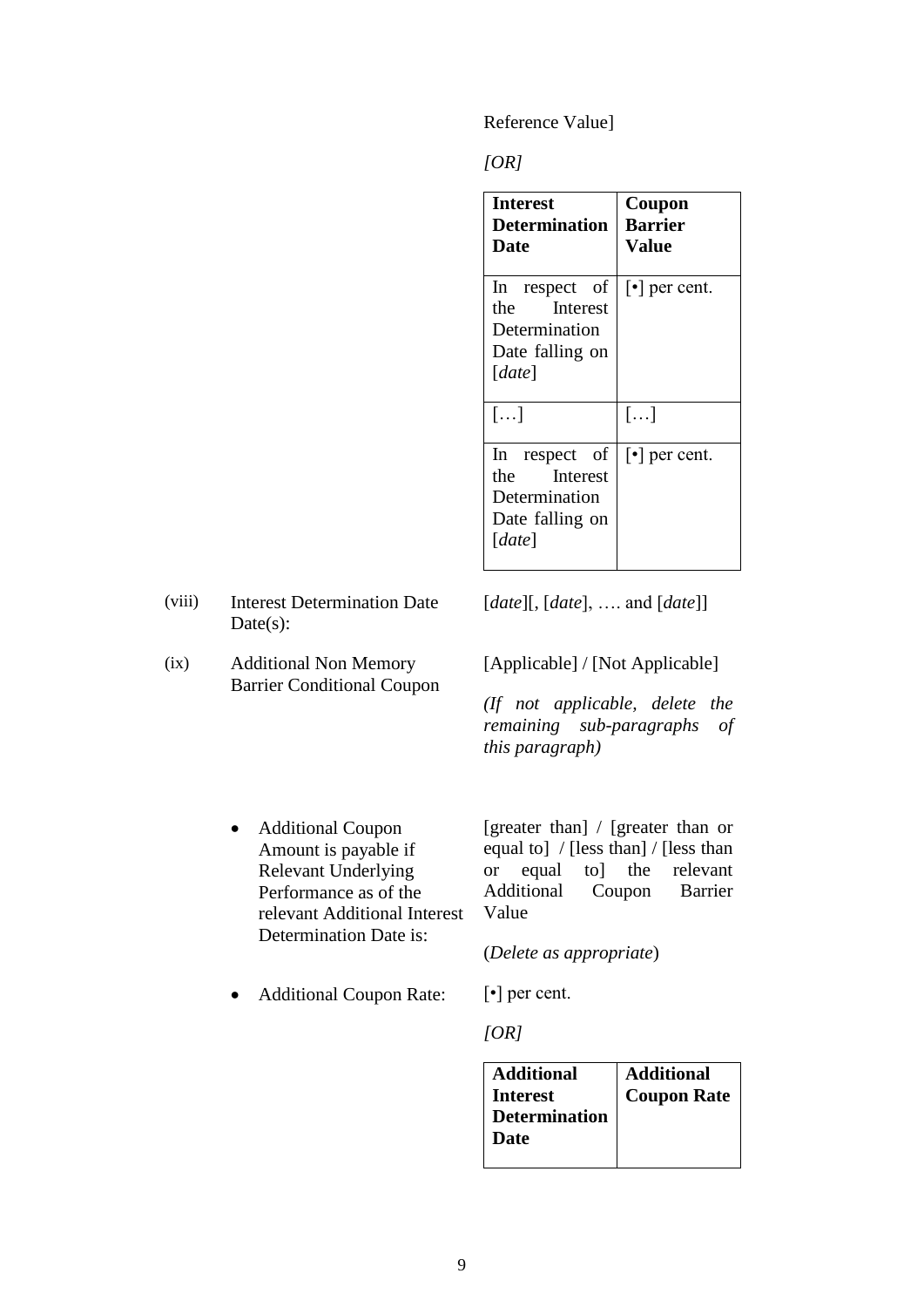| In respect of         | $\lceil \cdot \rceil$ per cent. |
|-----------------------|---------------------------------|
| the Additional        |                                 |
| Interest              |                                 |
| Determination         |                                 |
| Date falling on       |                                 |
| [date]                |                                 |
|                       |                                 |
| $\left[\ldots\right]$ | $\left  \ldots \right $         |
|                       |                                 |
| In respect of         | $\lceil \cdot \rceil$ per cent. |
| the Additional        |                                 |
| Interest              |                                 |
| Determination         |                                 |
| Date falling on       |                                 |
| [date]                |                                 |
|                       |                                 |
| Additional<br>Coupon  | Rate<br>X                       |

 Additional Coupon Amount

> [[•] / [•] per cent. of Initial Reference Value]

Calculation Amount

 Additional Coupon Barrier Value

*[OR]*

| <b>Additional</b><br><b>Interest</b><br><b>Determination</b><br>Date                               | <b>Additional</b><br>Coupon<br><b>Barrier</b><br><b>Value</b> |
|----------------------------------------------------------------------------------------------------|---------------------------------------------------------------|
| respect of<br>ln<br>the Additional<br>Interest<br>Determination<br>Date falling on<br>[date]       | $\lceil \cdot \rceil$ per cent.                               |
| []                                                                                                 | $[\ldots]$                                                    |
| respect<br>$\ln$<br>οf<br>the Additional<br>Interest<br>Determination<br>Date falling on<br>[date] | $\lceil \cdot \rceil$ per cent.                               |

[*date*][, [*date*],….and [*date*]]

(x) Interest Payment Date(s): [*date*][, [*date*], …. and [*date*]]

(xi) Business Day Convention: [Following Business Day

Additional Interest

Determination Date(s)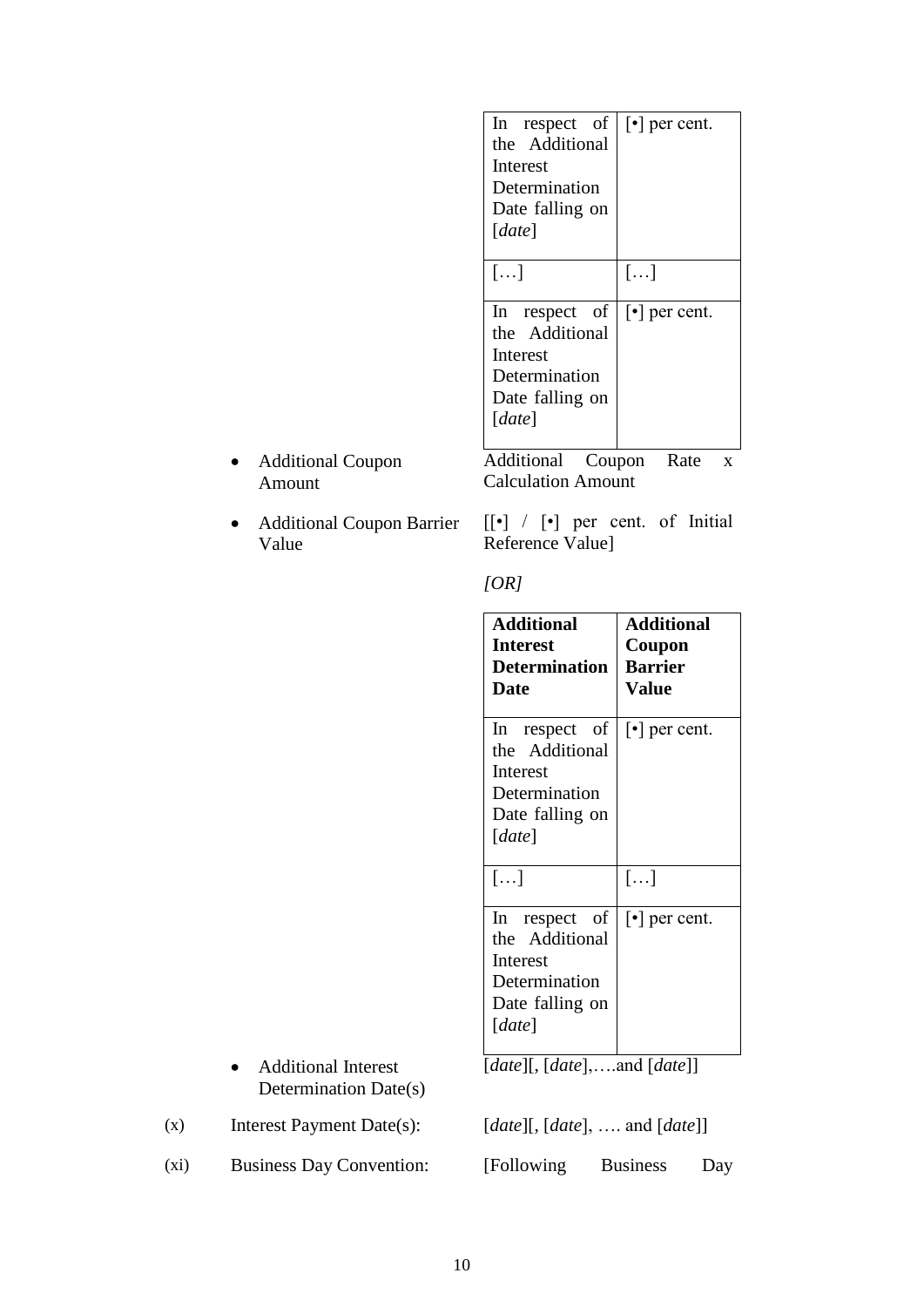|        |                                                                  | Convention / [Modified<br>Following Business<br>Day<br>Convention / Modified Business<br>Day Convention] / [Preceding<br>Business Day Convention] /<br>[FRN Convention / Floating<br>Rate Convention / Eurodollar<br>Convention] / [No Adjustment /<br>Unadjusted] |
|--------|------------------------------------------------------------------|--------------------------------------------------------------------------------------------------------------------------------------------------------------------------------------------------------------------------------------------------------------------|
|        |                                                                  | (Delete as appropriate)                                                                                                                                                                                                                                            |
| (xii)  | Specified Period:                                                | [Not Applicable]                                                                                                                                                                                                                                                   |
|        |                                                                  | [OR]                                                                                                                                                                                                                                                               |
|        |                                                                  | [Each of the following shall be a<br>Specified Period:                                                                                                                                                                                                             |
|        |                                                                  | From (and including) [ <i>date</i> ] to<br>(but excluding) [ <i>date</i> ];                                                                                                                                                                                        |
|        |                                                                  | $[]$ and                                                                                                                                                                                                                                                           |
|        |                                                                  | From (and including) [ <i>date</i> ] to<br>(but excluding) [date];]                                                                                                                                                                                                |
|        |                                                                  | (Note: "Specified Period" should<br>only be specified if FRN<br>Convention is chosen. Otherwise<br>specify "Not Applicable)                                                                                                                                        |
|        |                                                                  | (Note: where the Notes are not<br><b>Floating Rate or Inflation Linked</b><br>Notes, consider if FRN<br>Convention is appropriate)                                                                                                                                 |
| (xiii) | Initial Reference Value:                                         | $\lceil \cdot \rceil$ / [Determined in accordance<br>with the Value Determination<br>Terms specified below] / [Not<br>Applicable]                                                                                                                                  |
| (xiv)  | <b>Value Determination Terms</b><br>for Initial Reference Value: | [Not Applicable] / [Closing]<br>Value] / [Average Value] / [Min<br>Value] / [Max Value] / [Floored]                                                                                                                                                                |
|        | (Section 2 of Part 2 of the<br>Terms and Conditions)             | Min Value] / [Capped Max<br>Value] / [Individually Floored<br>Average Value] / [Individually<br>Capped Average Value] /<br>[Globally Floored]<br>Average<br>Value] / [Globally Capped                                                                              |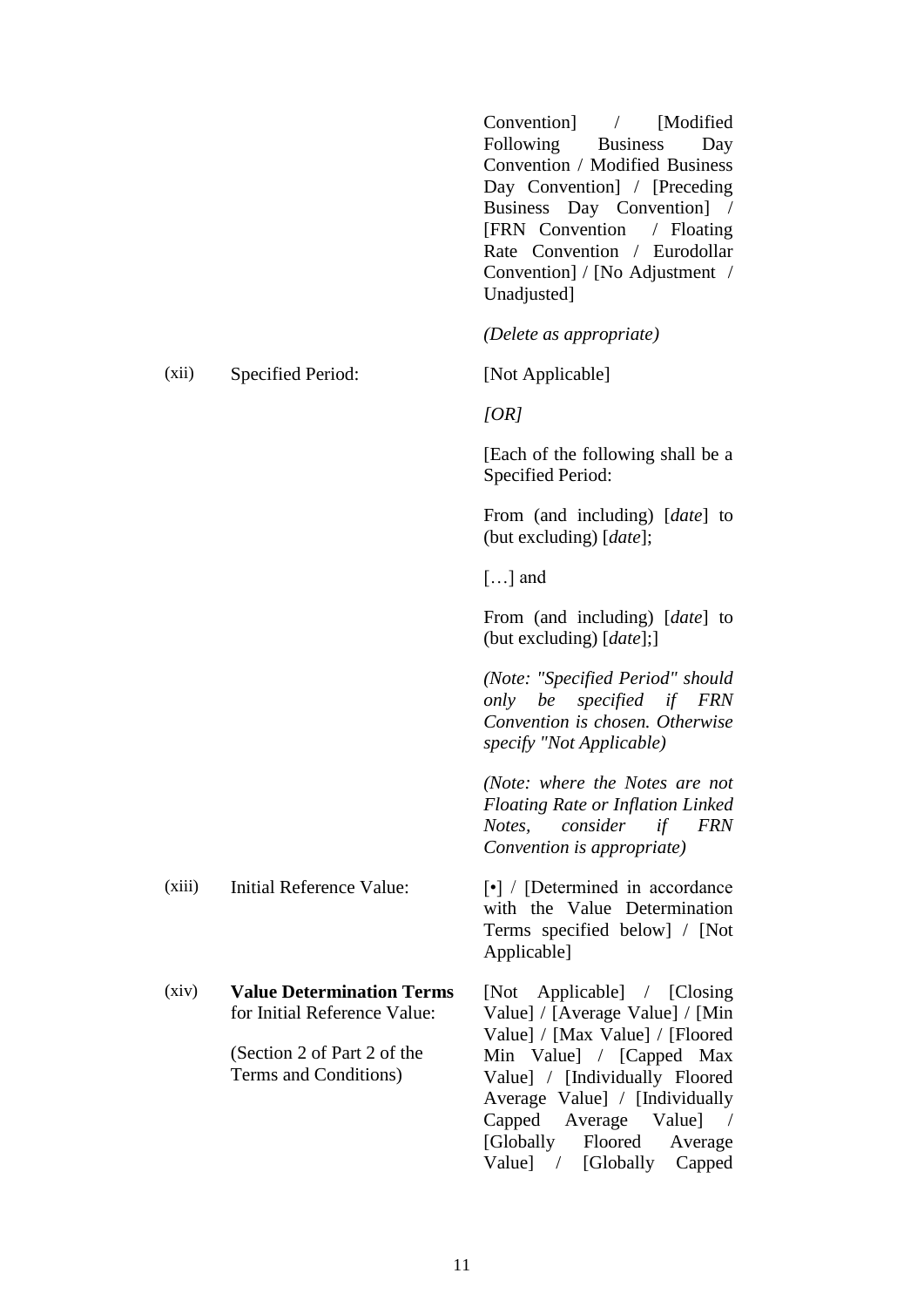#### Average Value]

*(If not applicable, delete the remaining sub-paragraphs of this paragraph)*

• Reference Month: (*specify if Notes are Inflation-Linked Notes otherwise delete this provision)* [•] Averaging Dates in relation [*date*][, [*date*], …. and [*date*]] to Strike Date: (*specify if Average Value / Individually Capped Average Value / Individually Floored Average Value / Globally Floored Average Value / Globally Capped Average Value is selected, otherwise delete this provision*) • Averaging Date Disruption: (*specify if Average Value / Individually Capped Average Value / Individually Floored Average Value / Globally Floored Average Value / Globally Capped Average Value is selected, otherwise delete this provision)* [Omission] / [Postponement] / [Modified Postponement] Value Observation Dates in [*date*], [, [*date*], ... and [*date*]] relation to Strike Date: (*specify if Min Value / Max Value / Floored Min Value or Capped Max Value is selected, otherwise delete this provision*) • Floor Value: (*specify if Floored Min Value / Individually Floored Average Value is selected, otherwise delete this provision)*) [•]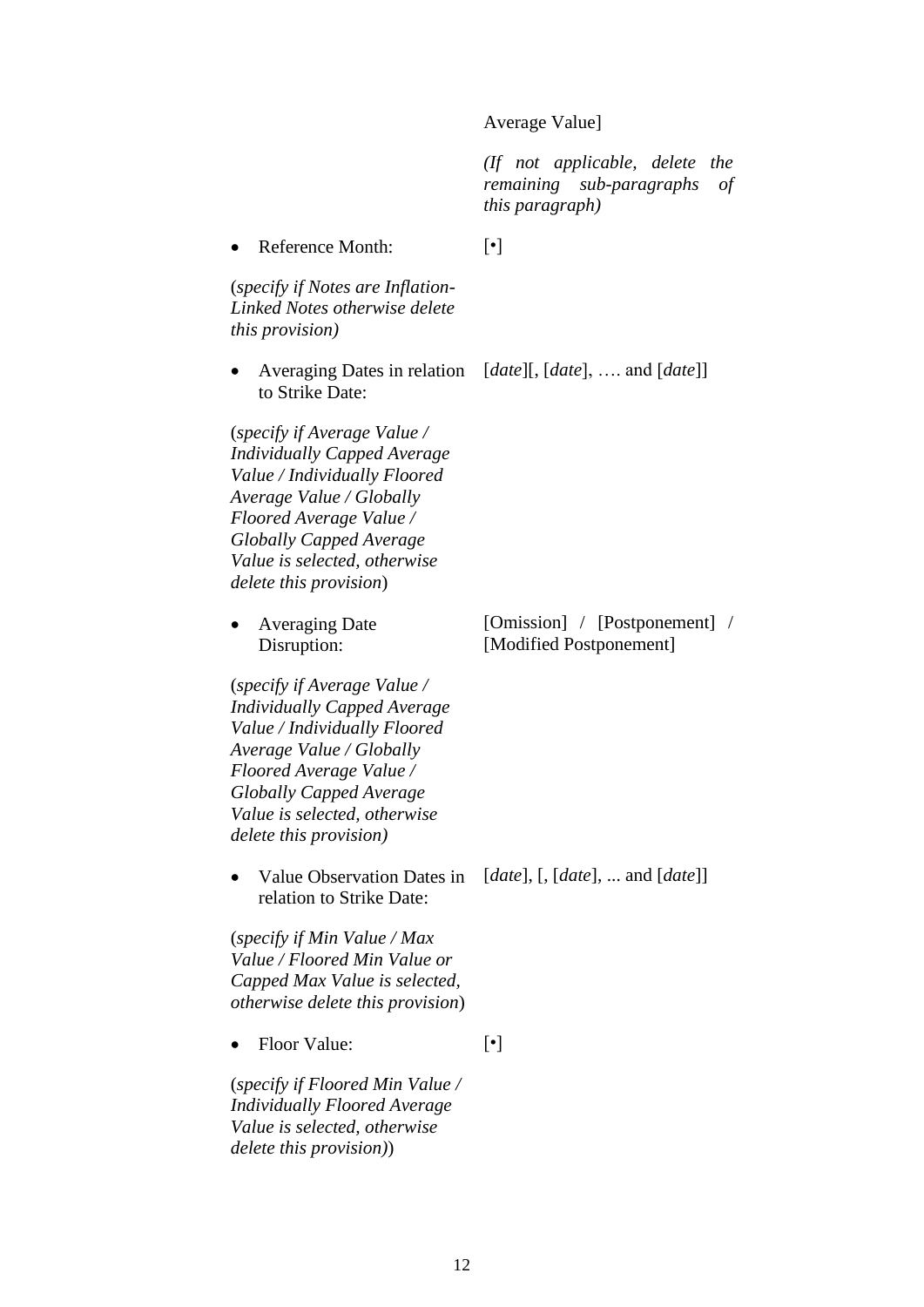Global Floor Value:

[•]

(*specify if Globally Floored Average Value is selected, otherwise delete this provision*)

 Cap Value: [•]

(*specify if Capped Max Value / Individually Capped Average Value is selected, otherwise delete this provision*)

 Global Cap Value: [•]

(*specify if Globally Capped Average Value is selected, otherwise delete this provision*)"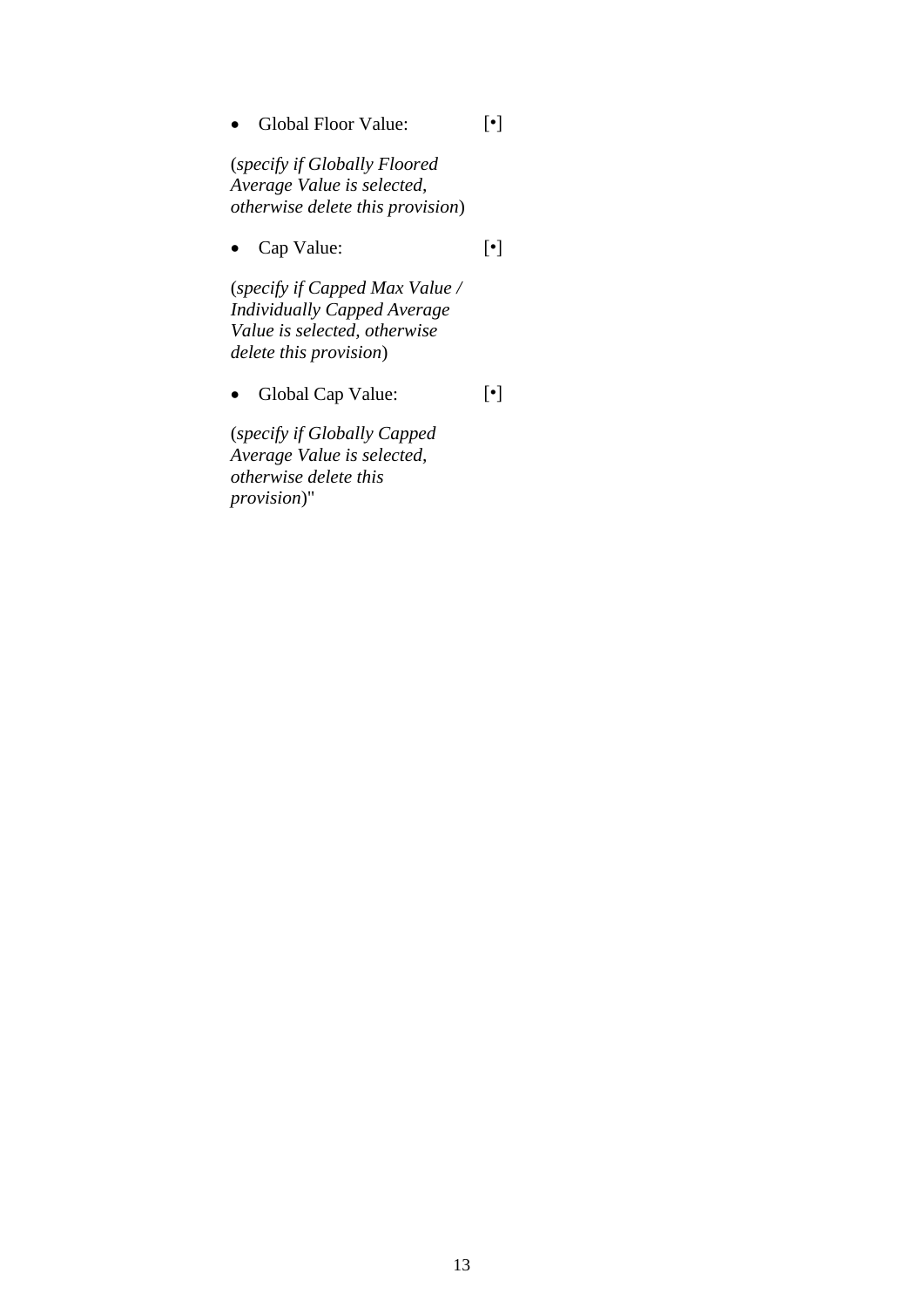## **3. MODIFICATION OF THE ISSUE-SPECIFIC SUMMARY**

The paragraph entitled "["Non Memory Barrier Conditional Coupon]" in Element C.9 (*Interest Redemption and Representation*) of the Issue-Specific Summary as set out below replaces the paragraph on pages 295 and 296 of the Base Prospectus.

*"["Non Memory Barrier Conditional Coupon": The Issuer will pay interest in respect of the Notes on each Interest Payment Date, in each case conditional on the performance of the Relevant Underlying as of the immediately preceding Interest Determination Date being [greater than/greater than or equal to/less than/less than or equal to] the Coupon Barrier Value. If such condition is not satisfied, no such interest will be payable. Interest (if any) payable on an Interest Payment Date will be [a fixed amount of [*●*] per Calculation Amount]/[based on the maximum of a Minimum Rate and the rate calculated by dividing the Intermediary Reference Value by the Initial Reference Value less 100 per cent.]"*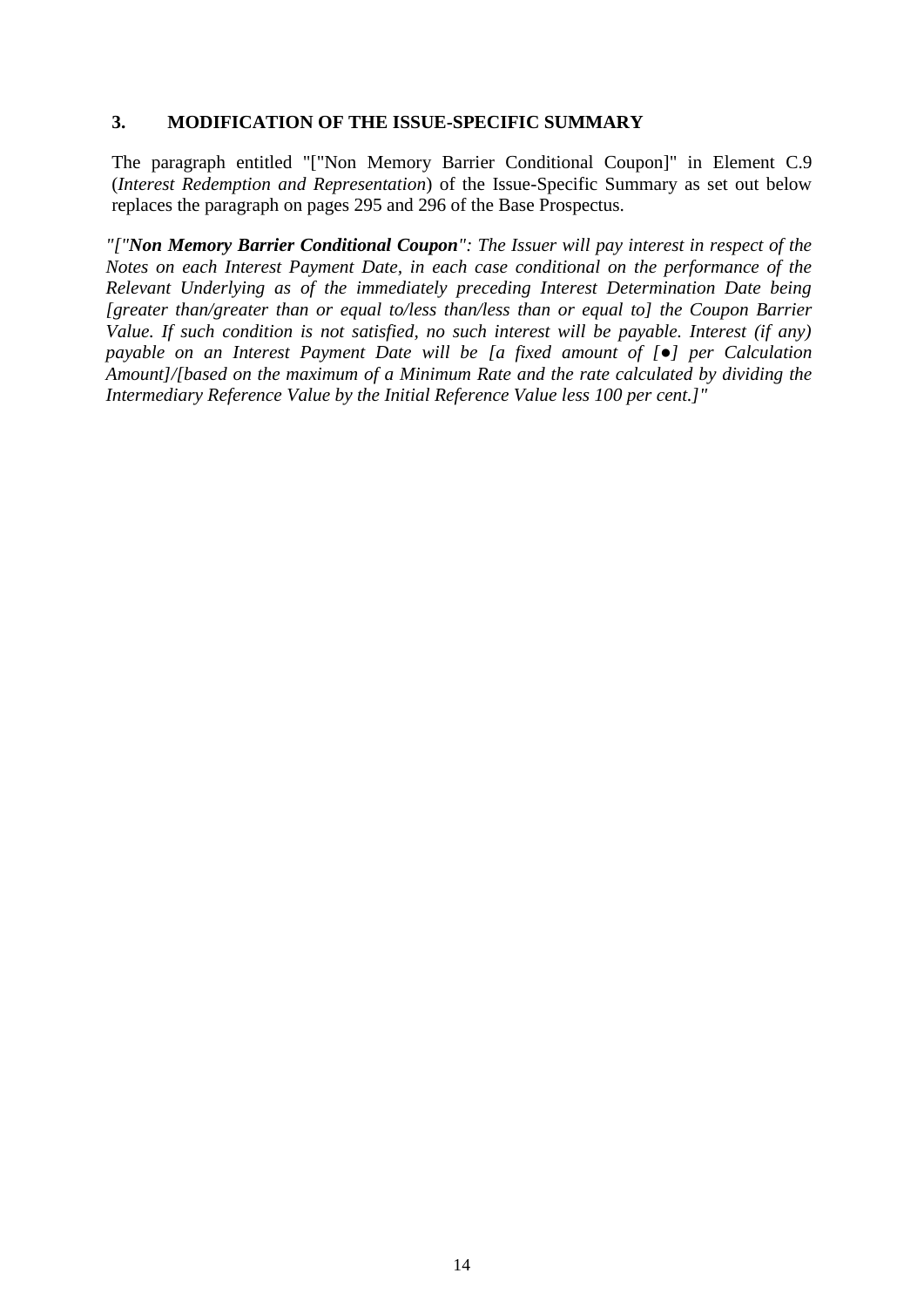#### <span id="page-14-0"></span>**4. RESPONSIBILITY FOR THE SUPPLEMENT TO THE BASE PROSPECTUS**

#### **Persons responsible for this Supplement**

We hereby certify, after having taken all reasonable care to ensure that such is the case, that the information contained in this Supplement to the Base Prospectus (except the information relating to Morgan Stanley and MSIP) is, to the best of our knowledge, in accordance with the facts and contains no omission likely to affect its import.

> **Morgan Stanley B.V.** Luna Arena Herikerbergweg 238 1101 CM Amsterdam Zuidoost The Netherlands

Duly represented by: TMF Management BV in its capacity as Managing Director

Duly represented by: Jos van Uffelen and Saskia Engel in their capacity of attorney in fact of TMF Management BV

on 3 May 2013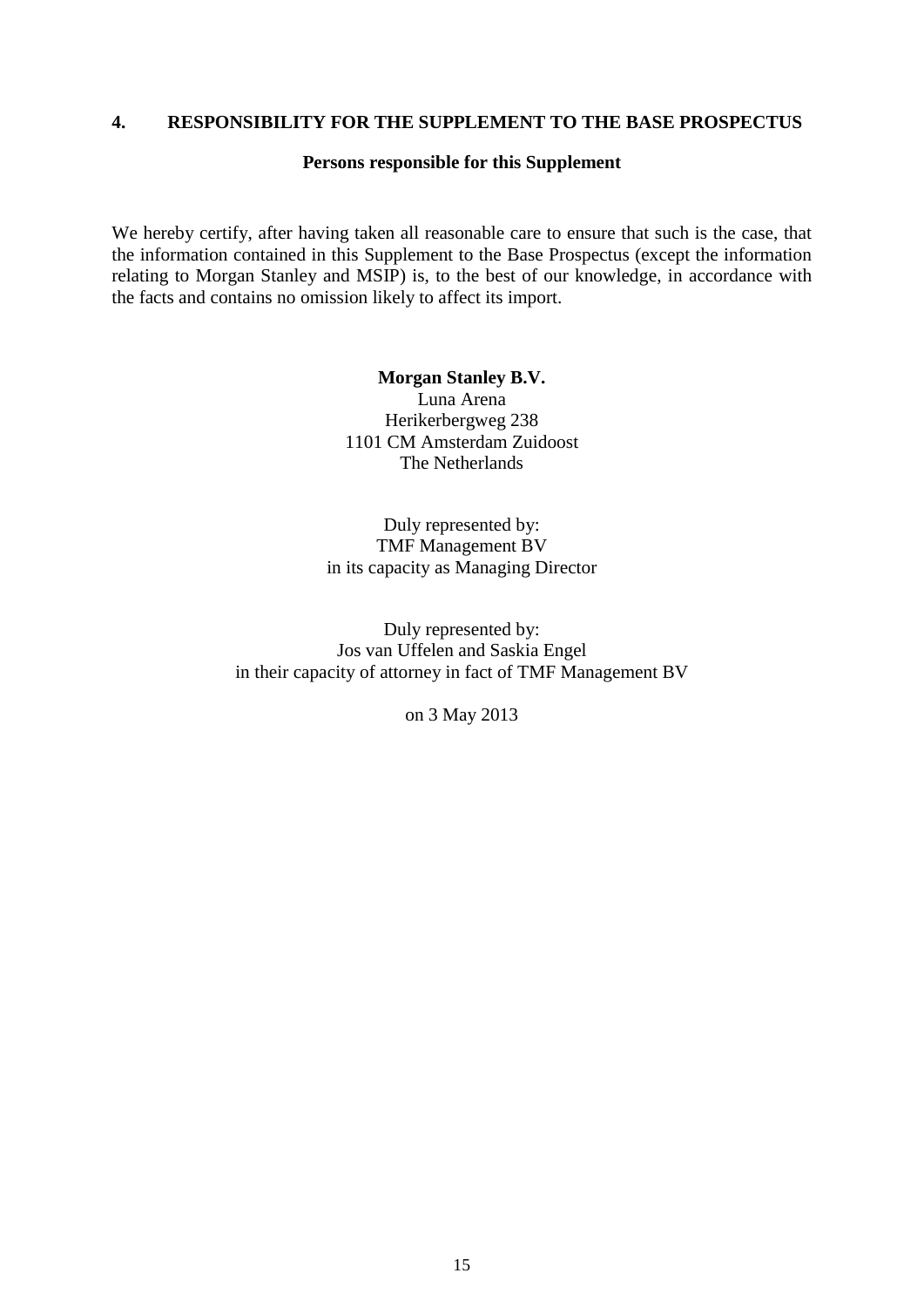We hereby certify, after having taken all reasonable care to ensure that such is the case, that the information contained in this Supplement to the Base Prospectus (except the information relating to Morgan Stanley and MSBV) is, to the best of our knowledge, in accordance with the facts and contains no omission likely to affect its import.

#### **Morgan Stanley & Co. International plc**

25 Cabot Square Canary Wharf London E14 4QA United Kingdom

Duly represented by: Colin Bryce in its capacity as Director

on 3 May 2013